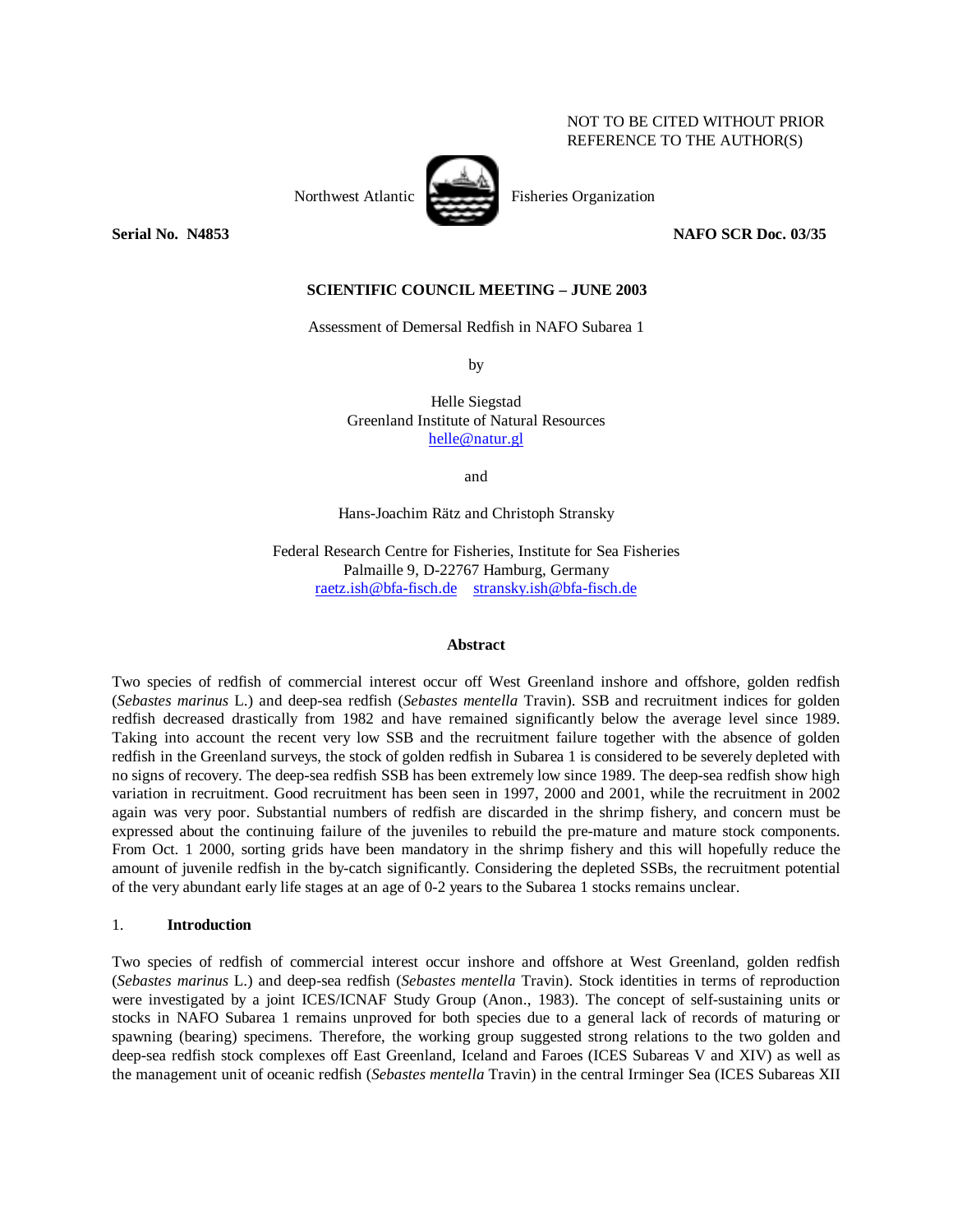and XIV). However, the common occurrence of golden redfish at length groups being mature in other areas were proved from historical length measurements before the 1970s.

# 2. **Description of the Fisheries**

Historically, redfish were taken mainly as by-catch in the trawl fisheries for cod and shrimp. However, occasionally during 1984-86, German and Japanese trawlers prosecuted a directed fishery on redfish. With the collapse of the Greenland cod stock during the early-1990s, resulting in a termination of that fishery, commercial sized redfish were only taken inshore by long-lining or jigging and offshore as by catch in the shrimp fisheries. There are also substantial numbers of juveniles discarded in the shrimp fishery. Since Oct. 1.t 2000, sorting grids have been mandatory in the shrimp fishery and this will hopefully reduce the amount of juvenile redfish taken as by-catch significantly.

### 3. **Catches**

The two redfish species, golden redfish (*Sebastes marinus* L.) and deep-sea redfish (*Sebastes mentella* Travin) are combined in the catch statistics. Other data suggest that until 1986, landings were almost exclusively composed of golden redfish. Subsequently, the proportion of deep-sea redfish represented in the catches increased, and since 1991, the majority of catches are believed to be deep-sea redfish. Recently, redfish catches has been reported as "Redfish" (unspecified - mainly taken as by-catch by the offshore shrimp trawlers), "Golden redfish" and "Beaked redfish" (pelagic redfish fishery). Since pelagic redfish is assessed by ICES (NWWG report 2003), the catch statistic reported as "Beaked redfish" is not included here.

In 1977, total reported catches peaked at 31 000 tons (Table 1, Fig. 1). During the period 1978-83, reported catches of redfish varied between 6 000 and 9 000 tons. From 1984 to 1986, catches declined to an average level of 5 000 tons due to a reduction of effort directed to cod by trawlers of the EU-Germany fleet. With the termination of the offshore cod fishery in 1990, catches decreased further to 1 200 tons, and remained at that low level. The Greenland nominal catch of redfish in Subarea 1 in 2000, 2001 and 2002 is 735 tons, 332 tons and 487 tons, respectively (Siegstad and Frandsen, 2003). Norway reported 5 tons from NAFO 1C in 2002 (Gundersen and Høines, 2003).

Recent and historical catch figures do not include the weight of substantial numbers of small redfish discarded by the trawl fisheries directed to shrimp.

### 4. **Assessment**

Due to a lack of adequate commercial data no analytical assessment could be formulated. Therefore, the assessment was based on survey indices.

# 4.1. **Input Data**

### 4.1.1. **Commercial fishery data**

Information on historical length composition was derived from sampling of EU- German commercial catches of golden redfish during 1962-90 covering fresh fish landings as well as catches taken by freezer trawlers. Samples were quarterly aggregated and mean length was calculated. These data revealed significant size reductions from 45 to 35 cm, with the most significant reductions occurring during the 1970s. There are no data available to estimate the size composition of historical catches of deep-sea redfish.

No quantitative information on the amount of juvenile redfish in the by-catches of the shrimp fishery was available from 2000 to 2002.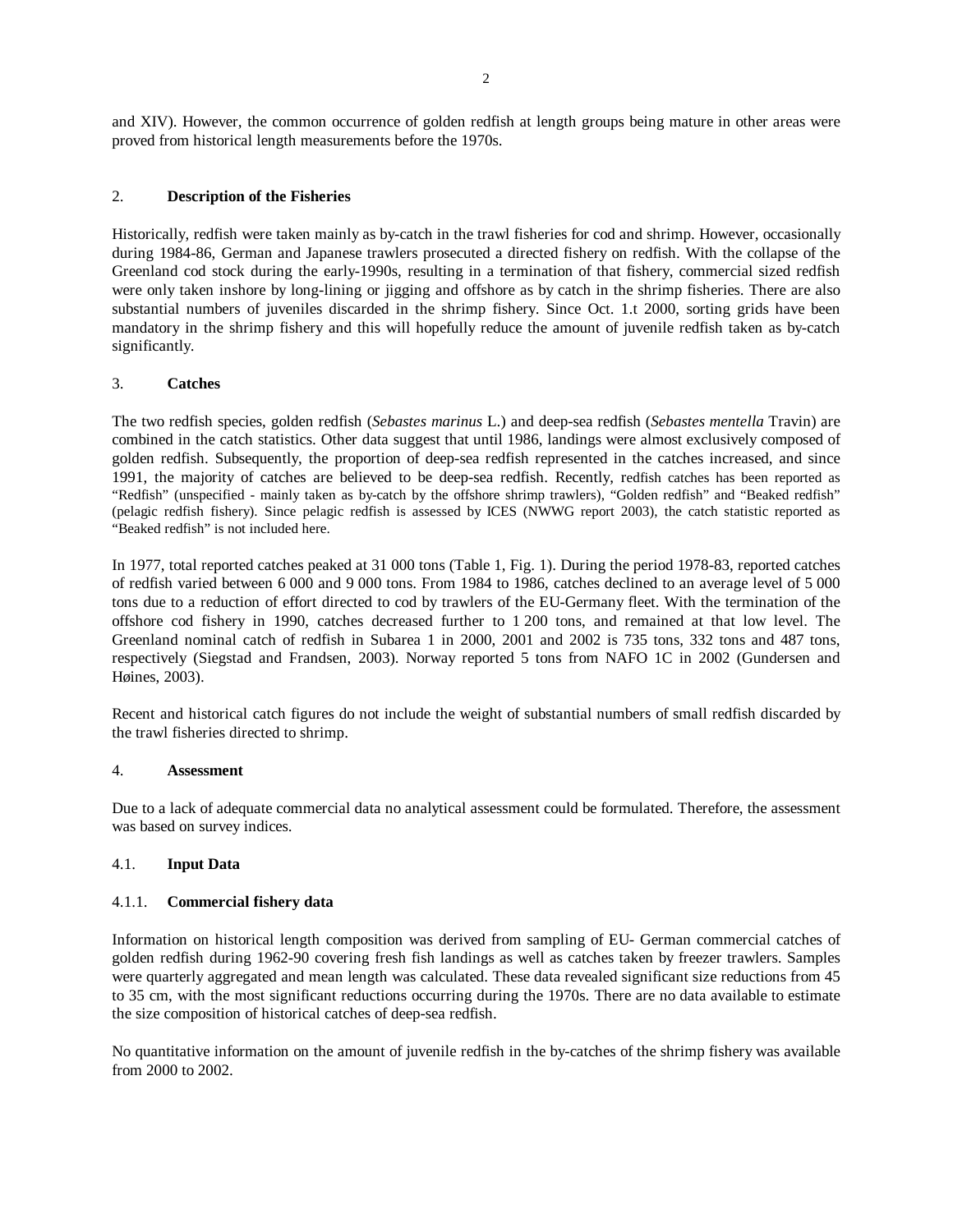#### 4.1.2. **Survey data**

*EU-German groundfish survey*. Annual abundance and biomass indices were derived from stratified-random bottom trawl surveys commencing in 1982 (Rätz *et al.*, 2003). These surveys covered the areas from the 3-mile limit to the 400 m isobath of Div. 1B to 1F and were primarily designed for cod as target species. Therefore, the high variation of the estimates for redfish could be caused as a result of the incomplete survey coverage in terms of depth range and pelagic occurrence of redfish. The survey results indicated that both abundance and biomass estimates of golden redfish (≥17 cm) decreased by more than 90% until 1990 and remained at that low level since then (Fig. 3). Biomass estimates for deep-sea redfish  $(\geq 17 \text{ cm})$  varied without a clear trend but have frequently been extremely low since 1989 (Fig. 4). However, the 1997, 2000 and 2001 estimate indicated a significant biomass increase due to good recruitment (Fig. 8). The good recruitment could however not be traced in 2002, where biomass index was back at a very low level. Unspecified redfish <17 cm were found to be very abundant, especially in 1986, 1991, and 1996-98 (Fig. 5). The abundance index of these small redfish has since 2000 decreased to a very low level. Reappearing peaks at 6, 9-11 and 13-15 cm might indicate annual growth increments and represent the age groups 0, 1 and 2 years. Comparisons between the survey results off West and East Greenland revealed that all three redfish components were almost exclusively distributed off East Greenland.

*Greenland-Japan and Greenland groundfish surveys*. During 1987-95, cooperative trawl surveys directed towards Greenland halibut and roundnose grenadier have been conducted on the continental slope in Div. 1A-1D at depths between 400 and 1 500 m. This deep-water survey was discontinued in 1996 but conducted again since 1997 by Greenland with another vessel and changed gear (Jørgensen, 2003). Deep-sea redfish were mainly caught in Div. 1C and at depths less than 800 m. From 1997 to 1999 and in 2001, the biomass has been stable at about 2 000-2 500 tons (Fig. 4). In 2000 and 2002, the survey did not cover the shallow areas (<800 m) sufficiently. Therefore, no abundance and biomass indices were calculated. Length measurements revealed that immature individuals <30 cm presently dominate the size composition of the stock. From the 2002 survey 30 redfish (between 18-39 cm) were examine for maturity. None of the fish showed any sign on maturity.

*Greenland groundfish/shrimp survey*. Since 1988, a shrimp survey was conducted by Greenland covering the Div. 1A to 1F down to 600 m depth (Storr-Poulsen and Jørgensen, 2003). Due to changes in survey strategy and sampling of fish, determinations of abundance and biomass indices and length composition were considered comparable since 1992. Redfish was found in all the survey areas, but was most common in Div. 1B and 1C.

The abundance and biomass estimated of redfish *(Sebastes sp.)* in the period 1992-1996 have fluctuated without a clear trend between 1.1-2.8 billion individuals and 12 000-31 000 tons. In 1999 the biomass decreased to 13 000 tons from the 1998 level at 21 000 tons and has stayed at that level since. The biomass in 2002 was estimated to 12 400 tons. The abundance has shown a gradual decrease from 2.4 billion individuals in 1996 to 122 mill. in 2001 (Fig. 5). The abundance increased however slightly to 277 millions individuals in 2002.

During the years catches has comprised almost exclusively of specimens less than 20 cm. Annual growth increments of 4 cm were indicated by repeatedly pronounced peaks in length compositions at 7-8 cm and 12 cm probably corresponding to age 1 and 2 (Nederaas, 1990). The resent four survey estimates revealed only small peaks at 7-8 cm and 12 cm, leaving no sign of prominent future recruitment.

### 4.2. **Estimation of parameters**

The golden redfish spawning stock biomass was assessed assuming knife edge maturity at 35 cm as observed in East Greenland applied to the length disaggregated abundance indices derived from the EU-German groundfish survey. The length groups 17-20 cm was chosen as recruitment indices at age 5. SSB and recruitment indices decreased drastically from 1982 and have remained significantly below the average level since 1989 (Fig. 6). Taking into account the recent very low SSB and the recruitment failure together with the absence of golden redfish in the Greenland surveys, the stock of golden redfish in Subarea 1 is considered to be severely depleted with no signs of recovery. There are indications that the probability of future recruitment is reduced at the current low SSB (Fig. 7).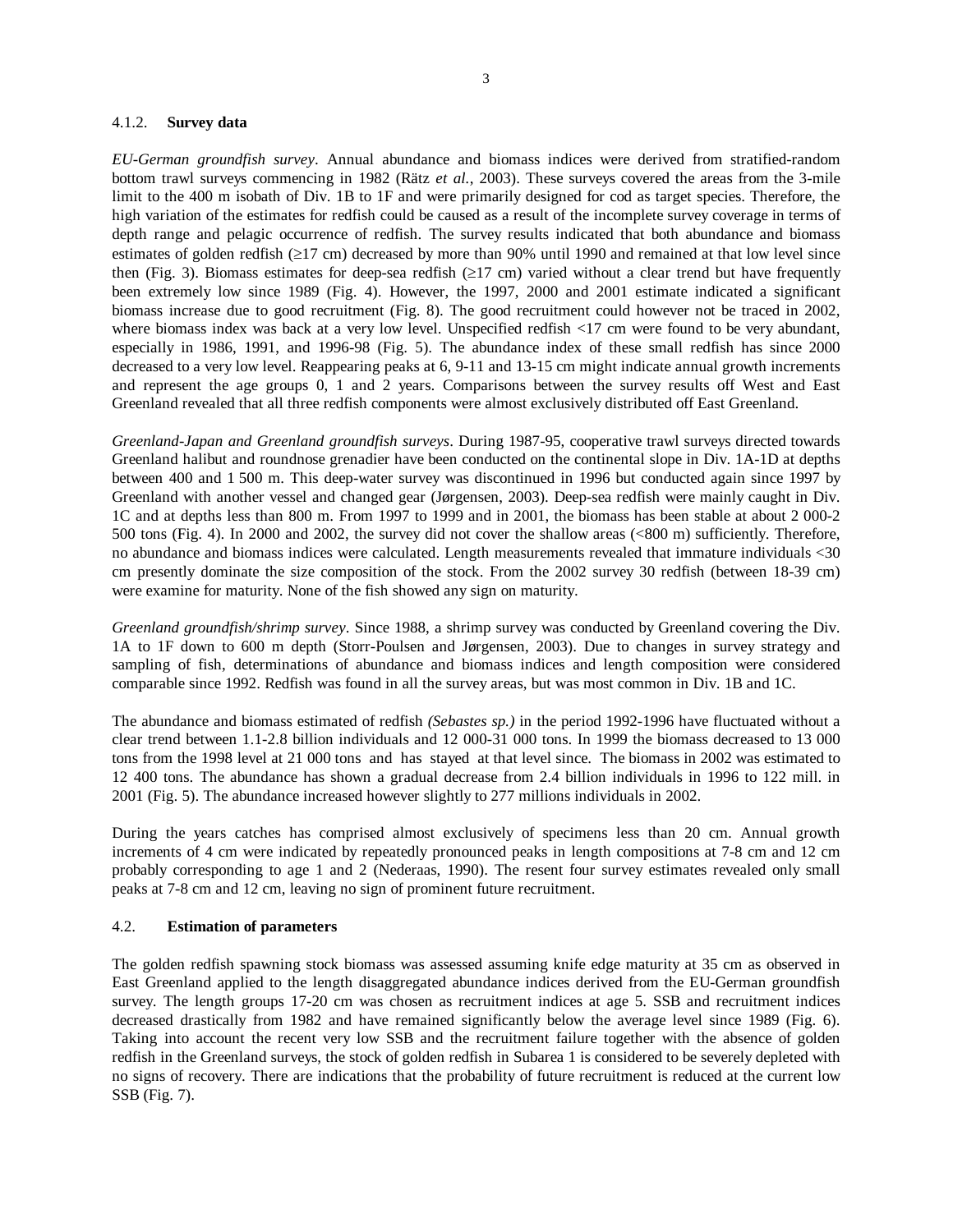The German survey biomass of fish  $>=35$  cm and the abundance of length groups 17-20 cm were taken as proxies for deep-sea redfish SSB and recruitment at age 5, respectively. No clear trend can de derived from these estimates but SSB has been extremely low since 1989 (Fig. 8). The recently depleted status of the SSB is confirmed by the lack of adult fish in the Greenland deep-water survey. Recruitment variation is high, and the 1996, 2000 and 2001 estimates were above average, but the 2002 value decrease again to a very low value.

#### 4.3. **Assessment results**

Substantial numbers of redfish are caught and discarded by the shrimp fishery, and concern must be expressed about the continuing failure of the juveniles to rebuild the pre-mature and mature stock components. Considering the depleted SSBs, the recruitment potential of the very abundant early life stages at an age of 0-2 years to the Subarea 1 stocks remains unclear. Recruitment indices for golden redfish have been extremely poor while those for deep-sea redfish indicate god recruitment in some years.

The probability of recovery of the redfish stocks in Subarea 1 should increase if the by-catches taken by the shrimp fishery are reduced to the lowest level possible. The application of mandatory sorting grids since 1 Oct 2000 will hopefully help to reduce by-catches of young redfish. Results of experimental fishing with 22mm sorting grids show a nearly complete protection to finfish larger than about 20 cm, but poor protection of the smallest fish (Engelstoft *et al.*, 2001).

# 4.4. **Reference points**

Given the lack of long-term data on SSB and recruitment and the uncertainties regarding reproduction and maturation of redfish in this area, proposals for any limit of buffer reference points for fishing mortality or spawning stock biomass for the stocks of golden and deep-sea redfish stocks in Sub-area 1 could not be given. However, given the relationship observed for golden redfish between adult biomass and recruitment, there appears to be a very high probability of decreased recruitment below biomass index levels of 5 000 tons. Recent survey results indicate that biomass of golden redfish remains below this level.

# **References**

- Anon. 1983. Report on the Joint NAFO/ICES Study Group on Biological Relationships of the West Greenland and Irminger Sea Redfish Stocks. ICES C.M., 1998/G:3:1-11.
- Engelstoft, J. J, Isaksen, B., Larsen, R. B., Rosing, M. and K. Zachariassen, 2001. Studies of technical methods for secure shrimp fishery in the Redfish Box, East Greenland. Project Report for the Nordic Strategy for the Environment and Fisheries. *Tema Nord* (technical report at Greenland Institute of Natural Resources).
- Gundersen, A.C. and Å. Høines. 2003. Norwegian Fishery for Greenland Halibut, Grenadier and Redfish in West-Greenland Water, 2001-2002. NAFO SCR Doc. 03/33, Ser. No. N4850: 1-7.
- Jørgensen, O. A. 2003. Survey for Greenland Halibut in NAFO Divisions 1C-1D, 2002. NAFO SCR Doc. 03/20, Ser. No. N4829: 1-25.
- Rätz, H.-J. and C. Stransky. 2003. Stock abundance and length compositions of demersal redfish and other finfish in NAFO Subarea 1 based on the German bottom trawl survey. NAFO SCS Doc. 03/15, Ser. No. N4821:1- 28.
- Rätz, H.-J., M. Stein and C. Stransky. 2003. German Research Report for 2002. NAFO SCS Doc. 03/8, Ser. No.  $N4822:1-6$
- Siegstad, H. and R. Frandsen. 2003. Denmark/Greenland Research Report for 2002. NAFO SCS Doc. 03/16, Ser. No. N4849 1-7.
- Storr-Paulsen M. and O. A. Jørgensen. 2003. Biomass and abundance of demersal fish stocks off West Greenland estimated from the Greenland Shrimp Survey, 1988-2002. NAFO SCR Doc. 03/29, Ser. No. N4843.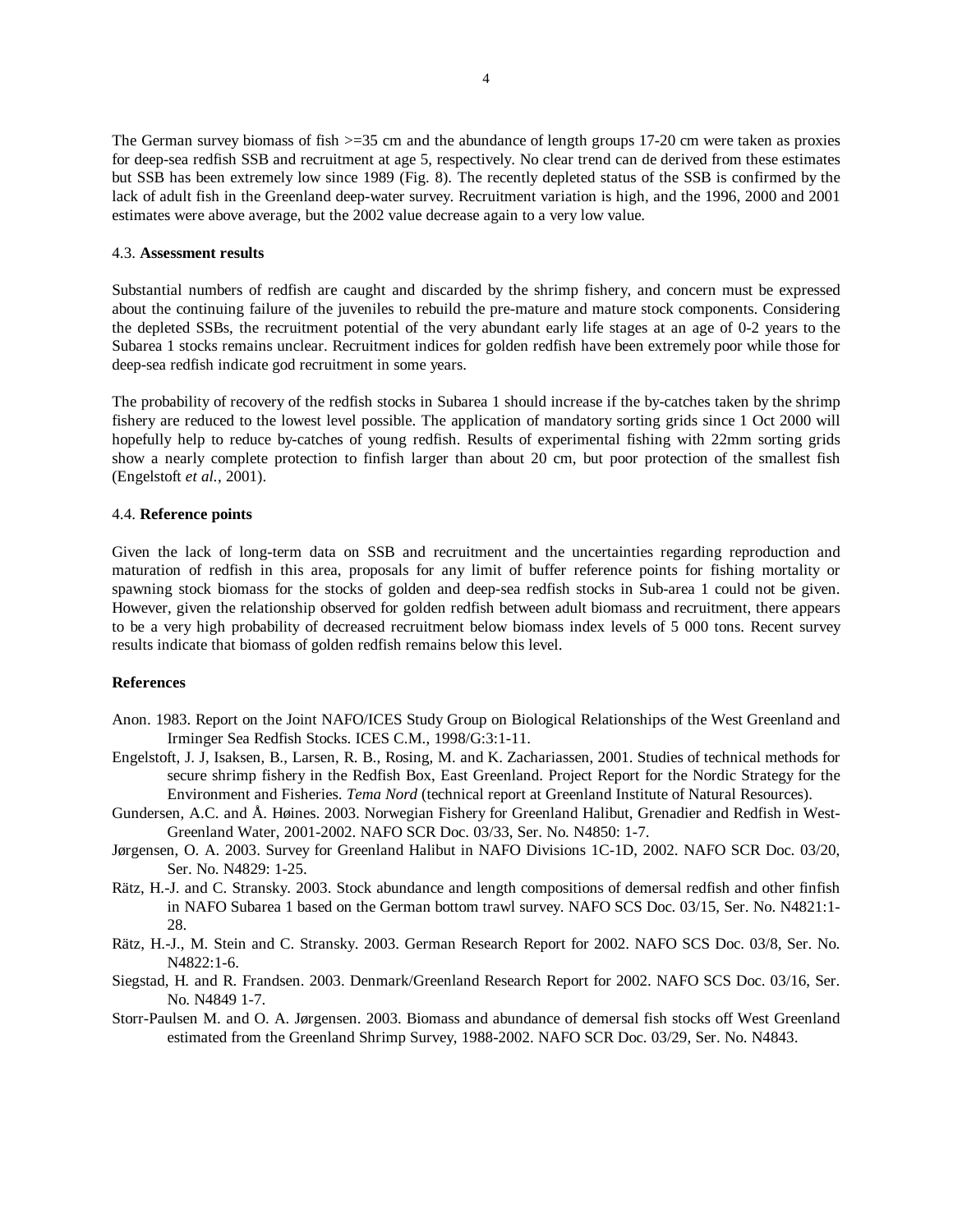Table 1. TAC and annual catches of redfish in NAFO Subarea 1 (exclusive catches reported as pelagic redfish): golden and deep-sea redfish combined (Siegstad and Frandsen, 2003, Gundersen and Høines, 2003).

| Year              | TAC (1 000 t) | Catch (1 000 t)          |
|-------------------|---------------|--------------------------|
| 1965              |               | 19                       |
| 1966              |               | 17                       |
| 1967              |               | 13                       |
| 1968              |               | 9                        |
| 1969              |               | 5                        |
| 1970              |               | 5                        |
| 1971              |               | 3                        |
| 1972              |               | 3                        |
| 1973              |               | 3                        |
| 1974              |               | 3                        |
| 1975              |               | 9                        |
| 1976              |               | 14                       |
| 1977              |               | 31                       |
| 1978              |               | 8                        |
| 1979              |               | 9                        |
| 1980              |               | 8                        |
| 1981              |               | 6                        |
| 1982              |               | 8                        |
| 1983              |               | $\overline{7}$           |
| 1984              |               | 6                        |
| 1985              |               | $\overline{\mathcal{L}}$ |
| 1986              | 19            | 5                        |
| 1987              | 19            | $\,1$                    |
| 1988              | 19            | $\mathbf{1}$             |
| 1989              | 19            | $\mathbf{1}$             |
| 1990              | 19            | 0.4                      |
| 1991              | 19            | 0.3                      |
| 1992              | 19            | 0.3                      |
| 1993              | 19            | 0.8                      |
| 1994              | 19            | 1.0                      |
| 1995              | 19            | 0.9                      |
| 1996              | 19            | 0.9                      |
| 1997              | 19            | 1.0                      |
| 1998              | 19            | 0.9                      |
| 1999              | 19            | 0.8                      |
| 2000              | 19            | 0.7                      |
| 2001              | 19            | 0.3                      |
| 2002 <sup>1</sup> | 8             | $0.5^2$                  |

1) Estimated catches (no official data available).

2) Incl. Norway reports on 5 tons of redfish from a trawl fishery targeting Greenland halibut in 1C.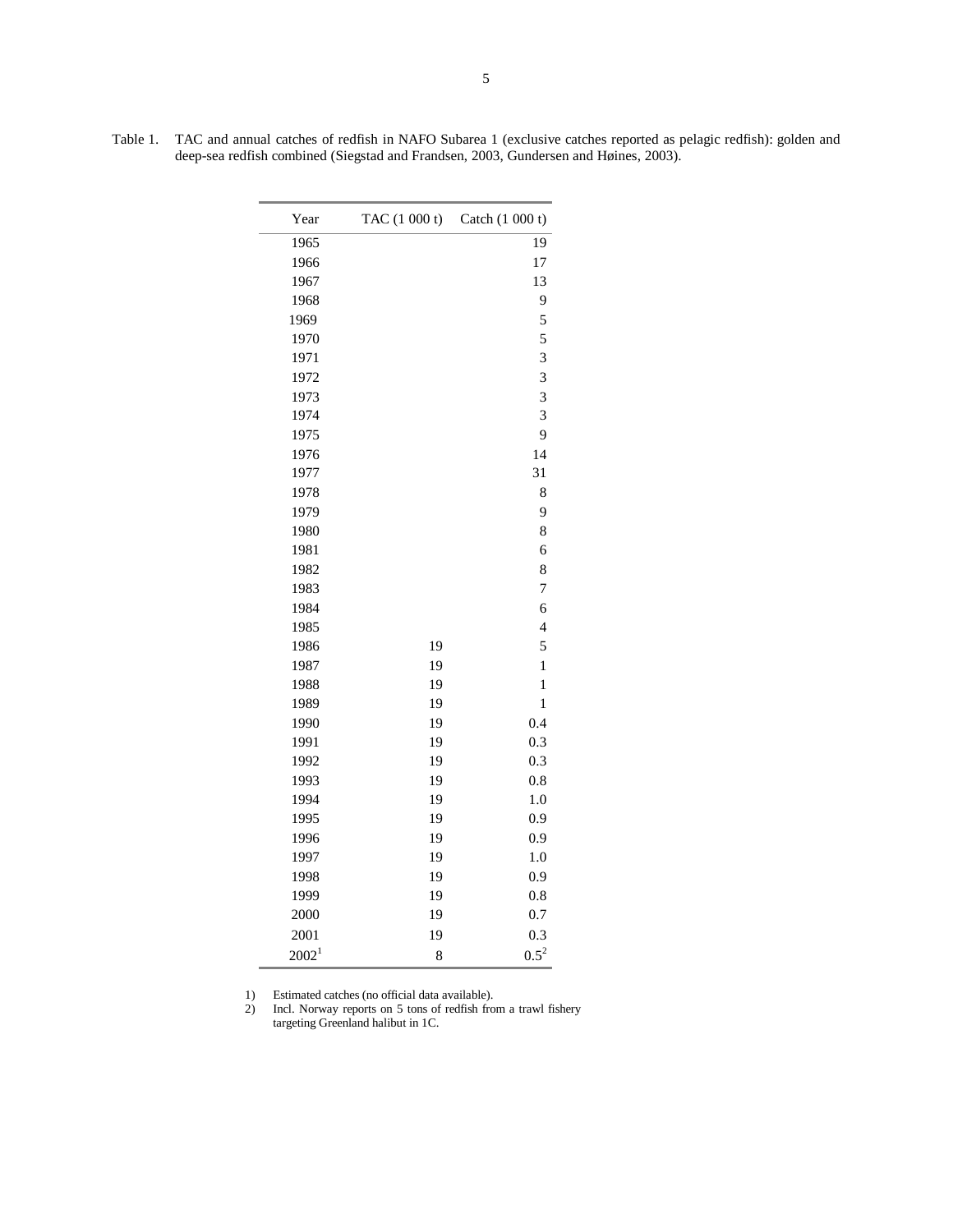

Fig. 1. TAC and catches of redfish in NAFO Subarea 1, both golden and deep-sea redfish combined.



Fig. 2. Mean length ± standard deviation derived from German catches of golden redfish in NAFO Subarea 1, 1962-90.



Fig. 3. Survey biomass indices for golden redfish (≥17 cm) in NAFO Subarea 1 derived from the EU-German groundfish survey.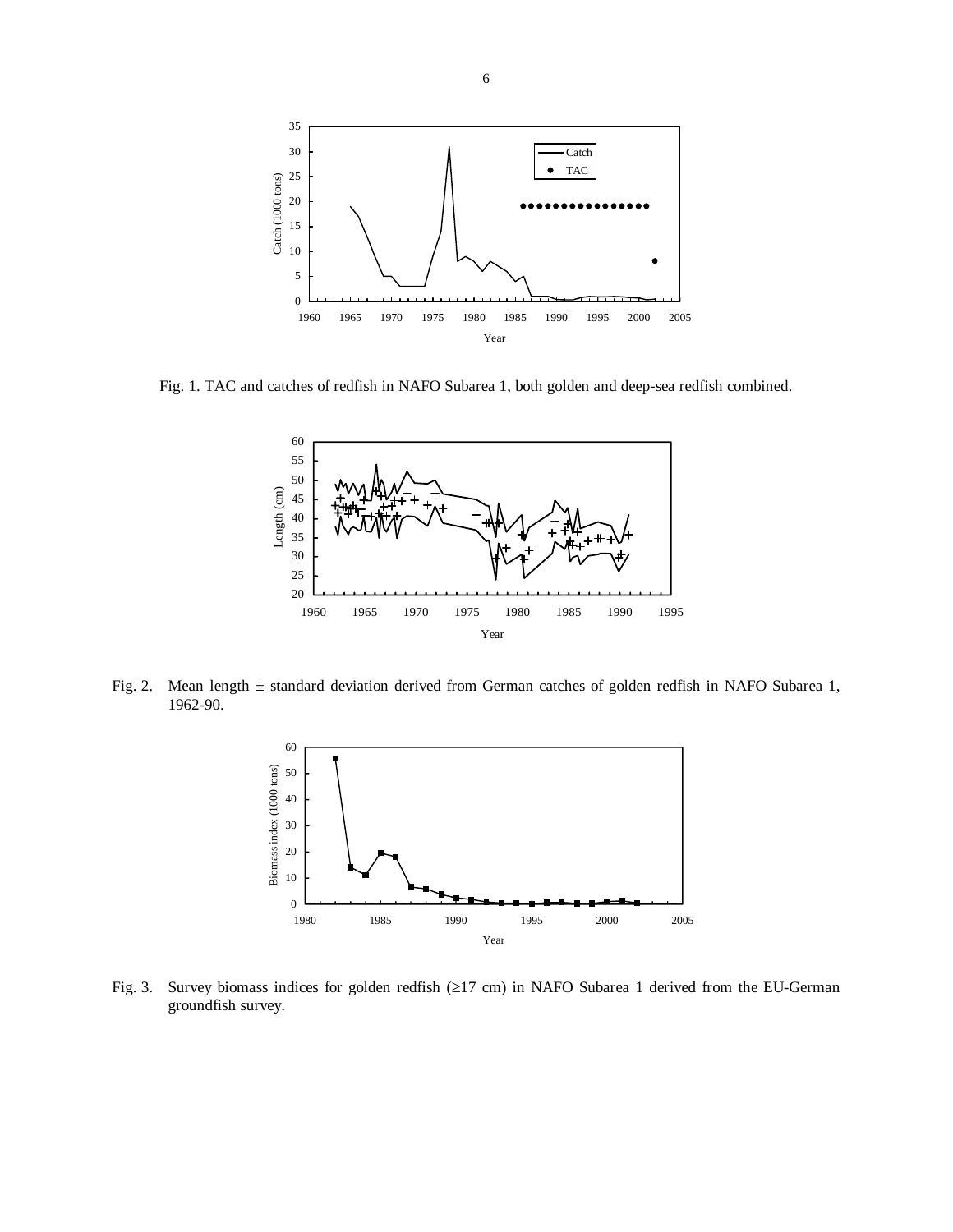

Fig. 4. Survey biomass indices for deep-sea redfish (≥17 cm) in NAFO Subarea 1 derived from the EU-German groundfish survey and from the joint Greenland-Japan survey including the entire length range (since 1997 Greenland only).



Fig. 5. Abundance indices for unspecified redfish (<17 cm) in Subarea 1: survey abundance indices derived from the EU-German groundfish survey and from the Greenland groundfish/shrimp survey including the entire length range.



Fig. 6. Golden redfish Subarea 1. SSB and recruitment indices as derived from the German groundfish survey in the given years.